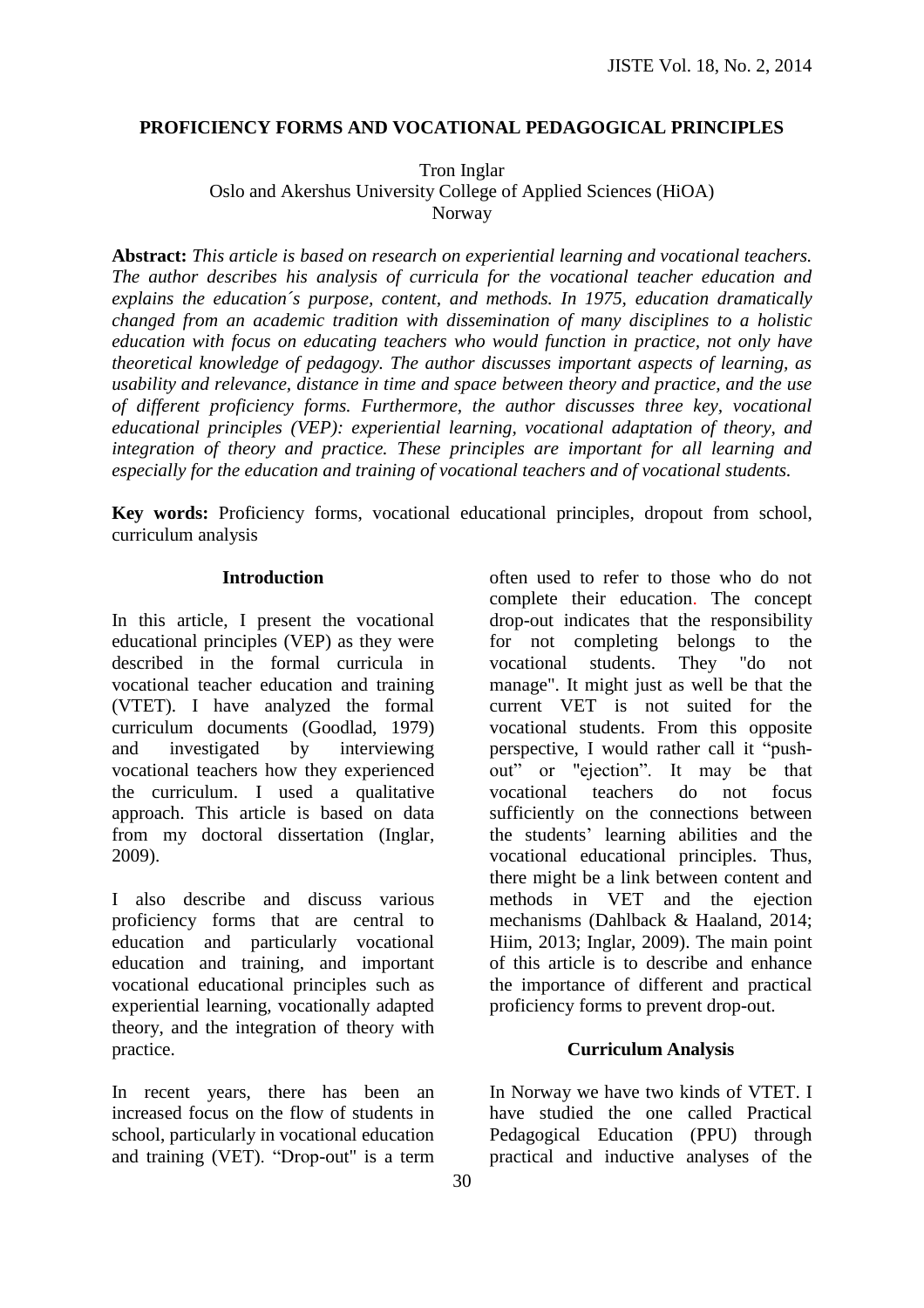substance, the meaning of the text, in the formal curricula in the period 1975-2003 (Inglar, 2011). Inductively, I tried to find and reconstruct what was contained in the curricula, their intentions and educational ideology, their description of the content, and their priorities of teaching and learning methods. A practical-inductive approach therefore provides a subjective description from the researcher's interpretations of data.

Since its establishment in 1947 until 1975, the analyses show that VTET was characterized by an academic, theoretical teaching tradition (Inglar, 1996a, 34-35) with disciplines such as psychology and pedagogy, Norwegian language, writing, physical education, arithmetic and mathematics, school management, and work organization. There were also practical teaching exercises, micro teaching. Since 1975 the curricula has been characterized by experiential learning and certain vocational educational principles (VEP), and this curriculum has had a dominant influence on all subsequent plans.

The analyses of all the curricula since 1975 resulted in three categories: purpose, content, and working principles. I have densified the substance in selected curricula until 2003 and then extracted the essence of the densifications. The essence of the category "purposes" was experiential learning with a focus on the goals of the VET. Dissemination of educational theory was not important. The curriculum emphasized the need to adapt theory to practical tasks by stating: "It is not a fixed curriculum. The literature should be organized according to the ongoing learning work/training assignments" (Pedagogisk [curriculum], 1975, p. 9) The plan also emphasized that the study should build on the individual student teacher's own experiences.

The essence of the category "content" was that it should be based on key tasks for a vocational teacher in relation to the individual student teacher, the class/group, the school/school community and the society. There was no established curriculum, and the students were coresponsible in selecting relevant topics. Most of the students had practiced as teachers two or more years, so they knew from experience what relevant knowledge in the occupation was.

The essence of "working principles" were key tasks for vocational teacher, such as planning, teaching, counseling and evaluation. The students should train in practical activities, analyze their experiences, and conduct self-assessment. This means that the learning methods should be both theoretical and practical but with practice as a fundamental part. The term "working principles" instead of teaching methods also points out a perspective aimed at practical rather than only a theoretical education.

## **Vocational Forms of Proficiency and Learning**

The term knowledge is often used in school subjects and academic disciplines when referring to laws, rules, and relationships. In a positivistic view of knowledge (Popper, 1972), one also tries to achieve similar predictable and controllable knowledge in the social sciences. With such a view of knowledge, one will try to understand vocational knowledge in the same way, by verbalizing explanations of what a vocation consists. Prior to 1975, the formal curriculum in the Norwegian VTET was characterized by this positivistic tradition, and it consisted of a number of separate disciplines (Inglar, 1996a) as said before. It was believed that one could extract professional knowledge by skimming off the vocational theory in the same way as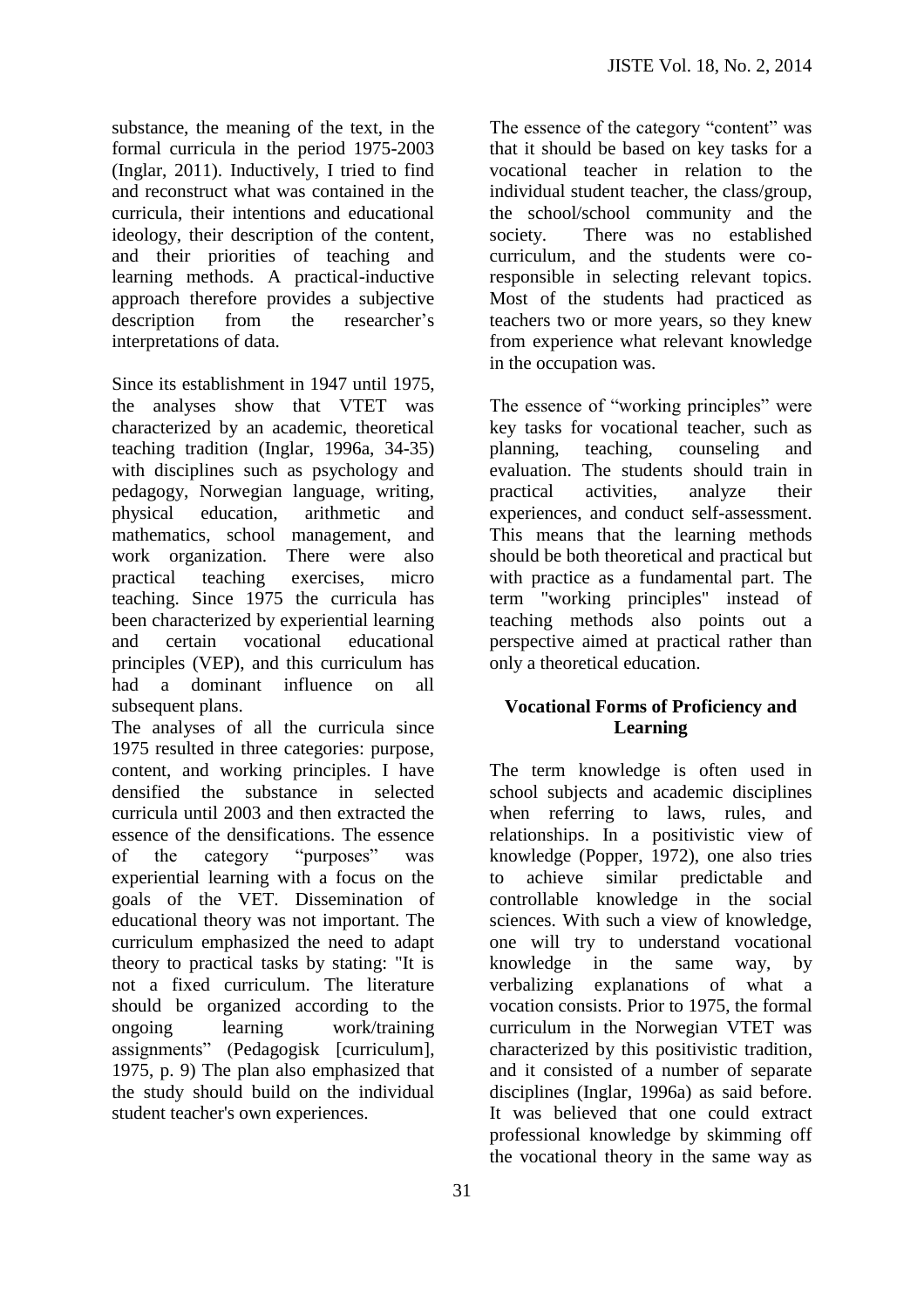the cream of non-homogenized milk is skimmed off (Einarsen, 1947). By vocational theory, I mean the knowledge that is necessary and relevant to the vocation like knowledge of materials, Health, Safety, and Environment (HSE), regulations, pathology, and other necessary knowledge. If one can separate the theoretical part of vocational knowledge, the pupils may learn vocational theory in the classroom and practical techniques in the workshop. They may learn vocational theory in the school and later transform the theory into practical execution of a profession.

Research shows doubts about this positivistic view of knowledge. Mjelde (2002) detected that some of the students in vocational education do not see the purpose of theoretical knowledge in practical work. The same is detected with regard to VET and professional education (Dahlback & Haaland, 2014; Hiim, 2013; Inglar, 2009; Jordell, 1986; Schön 1983). When there is a distinction between vocational theory and practice, vocational theory may live "its own life" regardless of practice. When a mechanic leaves his overalls in the workshop and brings his Powerpoint presentations into a classroom, he gives the vocational theory a different structure. Then he is not carrying out a concrete and practical task but conveying a logical and understandable knowledge structure. There will be no "logic of action", but "logic of understanding" (Callewaert, 1999; Inglar 2009). It might be that those who do not see the meaning in verbalized theory will learn more easily and better when the teacher uses logic of action, when he demonstrates and explains simultaneously.

#### **Usefulness and Relevance**

Hovdenak (2005) studied 149 pupils who attended the  $9<sup>th</sup>$  and  $10<sup>th</sup>$  grades in general and vocational study programs for a period

of five years. These pupils articulated criticisms about the subjects in school and underscored that they had little relevance to their lives outside the school. Thus, students experience the content and the teaching approaches as neither meaningful (Inglar, 2009) nor motivating. Another interesting finding in Hovdenak´s research is that students used the term "theory" when they talked about the lack of relevance of school content for the practical everyday life. The students did not combine the learning of theoretical knowledge with forms of knowing or learning by experiences. Such approaches will function as "ejection" mechanisms.

## **Distance in Space and Time between Theory and Practice**

When students are taught the theory in a classroom and are supposed to apply it in the workshop later on, some of them will experience the theory as "empty" words, words without meaning and relevance. One factor is that a classroom is often associated with the teaching of theoretical matter without something to make it practical and concrete. In an interview with a teacher at a Florist Apprentices Learning Centre, she said that some apprentices "pulled down the blind" when they had mathematics in a classroom at the training office, while they did it perfectly well when they worked in a shop (Inglar, 2013).

Another factor is the time between the learning of theoretical material and its practical application. If the time gap is wide, many of the vocational students do not see any connection and will not experience the theory as relevant. Nilsson (1992) conducted research and developmental work in Sweden. From his data he divided students into three groups. Group 1 consisted of students to whom it was important that the theory would be useful there and then. Group 2 consisted of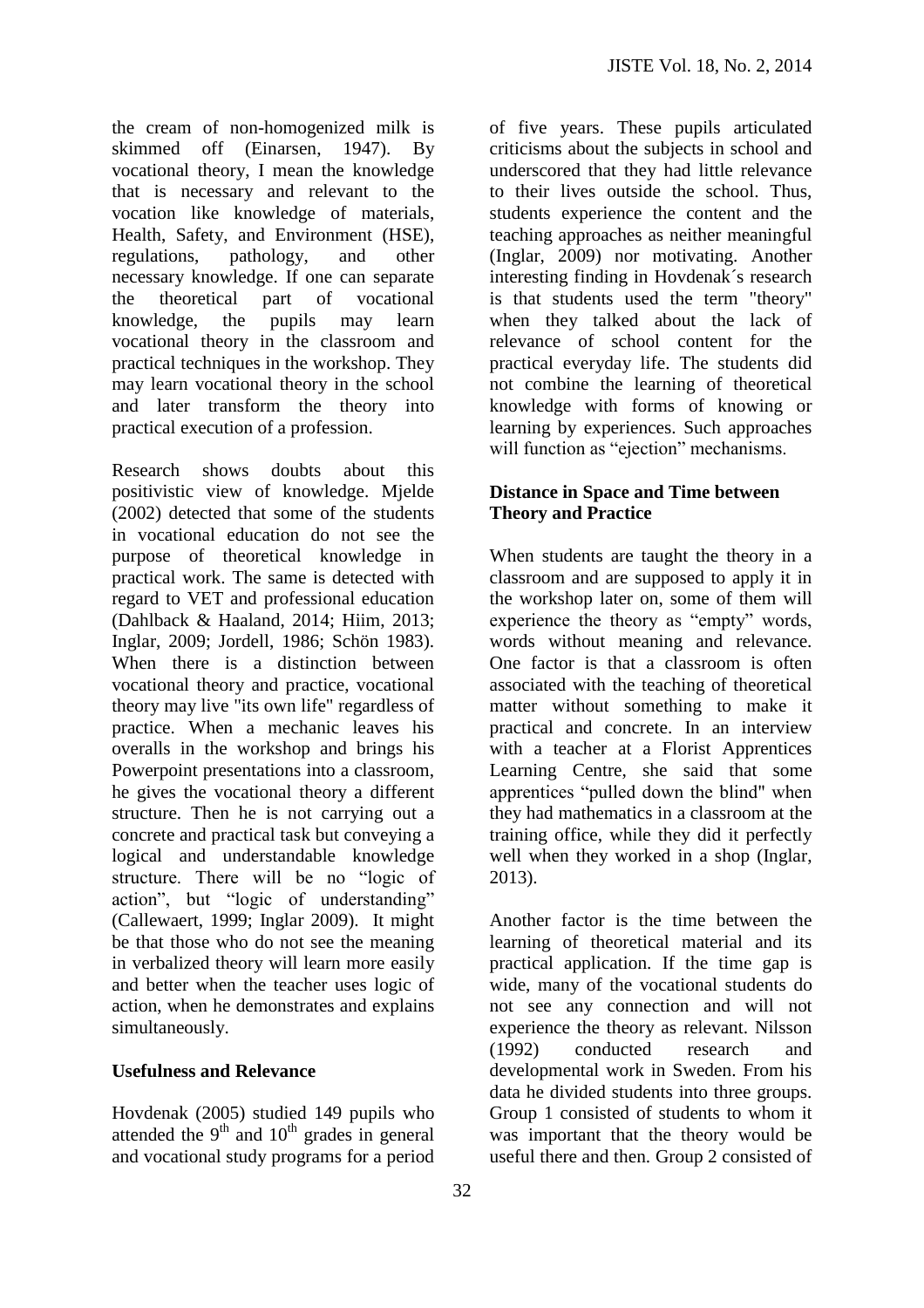those who wanted to learn something that was useful, either for themselves or for others. Group 3 was those who wanted to learn something they could benefit from later. This means that some students, especially in Group 1, lose motivation when they do not see any immediate usefulness of what they learn. Repeated experiences of meaninglessness and lack of relevance reduced the students' motivation.

Informants in a semi-structured interview survey that I conducted among vocational teachers believed their students were more practitioners than theorists (Inglar, 2009). *Meaningful learning* occurs when theory and practice are woven together, when the students can abstract the concrete experiences to more general reflections, and can apply theoretical principles in practical tasks. One of the informants put it this way:

That they (vocational students) can, based on the theory I've gone through, create a drawing, and connect a (electric) circuit after it. Then verify that it works and be able to tell me what they have done and why.

Therefore, it is not a question of doing everything practical; it is a question of combining theory and practice into meaningful learning. That was one of the intentions of the curriculum from 1975, as described earlier.

## **Proficiency Forms**

Practical knowing is the competence to perform intentional actions and corresponds to what Polanyi (1966) and Schön (1983) refer to as, respectively, "knowing" and "knowing-in-action". Practical knowing is an intertwining of several proficiency forms, both theoretical and practical. The informants in my empirical study said that for some of the

students, and for themselves, it is necessary to employ several proficiency forms and especially practical. I consider "vocational knowing" as the proficiencies needed for the tasks to be handled. The practitioner must first define what the task involves (Schön, 1983) and then analyze how it can be handled. In the analysis phase, one seeks the vocational theory that is relevant, and those actions that have given good results in the past. Some examples of proficiency forms are

- Theoretical knowledge, knowledge about regulations, materials, physics, calculation etc.
- Visual performances. A skilled artisan is able to visualize what he is going to make, instead of reading a description.
- Construction, embodying. A skilled mechanic feels the temperature of a machine by touching it, listens to the machine working and may correct what is wrong only using his senses – and thinking.
- Interpersonal relationships. Many craftsmen mingle and communicate with customers in a trustworthy manner without thinking about it, without being able to tell why, and how they achieve this effect. I have observed laboratory technicians who take blood samples. They change their social behavior in response to how they interpret the patient´s verbal and nonverbal communication. A timid user is shown care and concern, while a tough and assertive is met in a challenging way.
- Values, attitudes, and actions will say that you do not cheat or do a bad job on purpose. You do not charge the customer more that you should.
- Ethical and aesthetic skills and assessments. A skilled craftsman recognizes the value in performing a good job, and he wants a product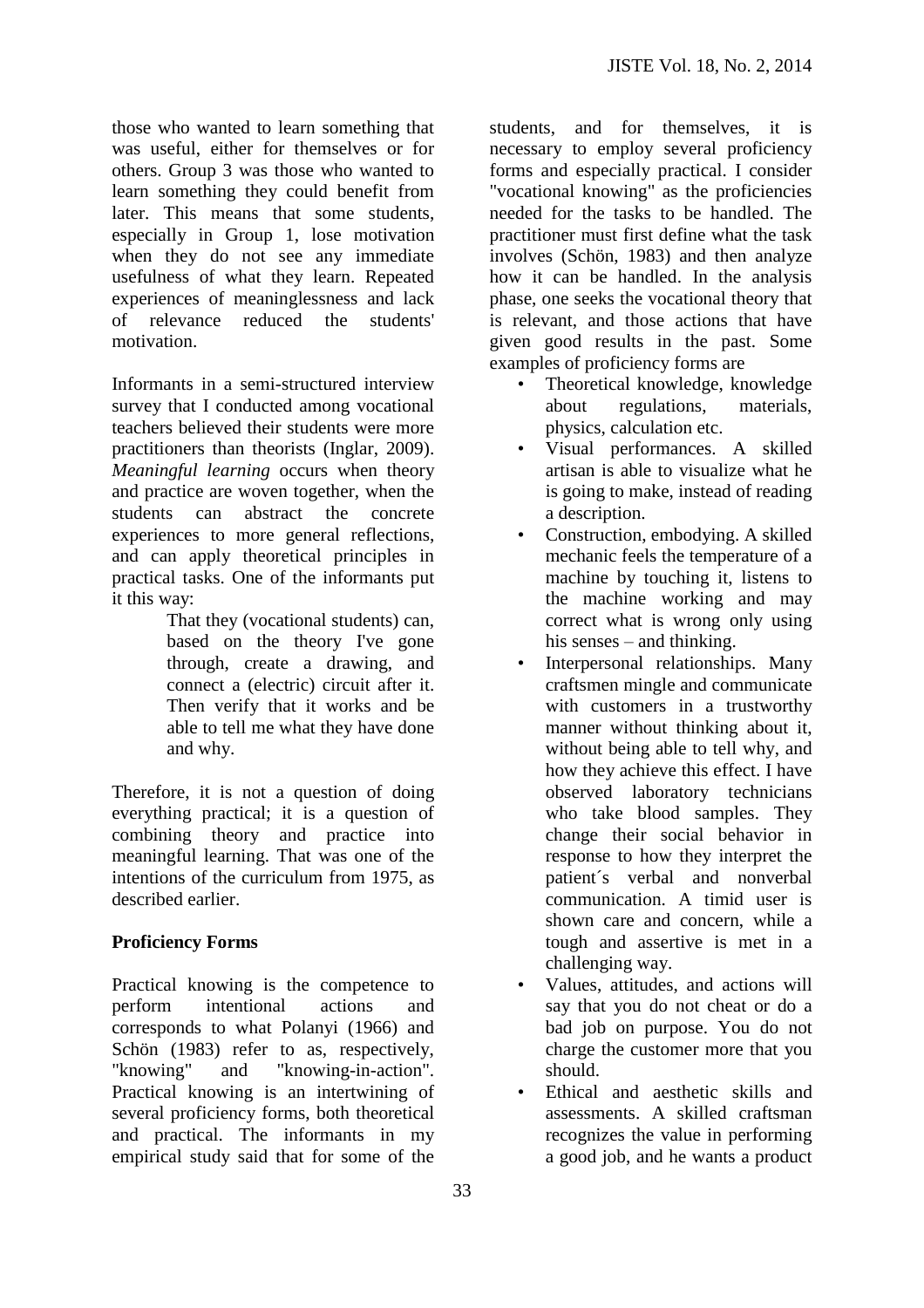that looks pretty without being able to articulate which criteria guide the judgment.

## **Vocational Educational Principles (VEP)**

Through my analyzes of the curricula after 1975, I was able to categorize some vocational educational principles regulating the education of vocational teachers. I will explain and discuss three of them that I find relevant to this article: experiential learning, vocationally adapted theory, and integration of practice and theory. The reason is that I consider these three principles particularly relevant in VTET and VET in terms of motivation and prevention of dropout.

## **The Principle of Experiential Learning**

# **Experience Orientation**

VTET after 1975 has emphasized that student teachers should learn through their experiences both at the University College and in the practical part of their education and training. It represents a constructivist view on learning. In Dewey's (1916) theories of learning as experimental or exploratory processes (see the phrase "that attempts" in the quote below), the learners develop their own personal knowing. He describes experiential learning as a cyclical process consisting of three phases: activity, consequence of the activity, and meaningful change of knowledge:

When we experience something we act in relation to it, we do something about it, so we are prone to or suffer the consequences. Activity ... alone creates no experience. Experience ... as an attempt involves change, but change is a meaningless transition unless it is consciously connected with the wave of consequences which turn back from it ... when change

happens ... (is) full of meaning. We learn something.

In Norway Dewey is associated with the slogan: "Learning by doing". This slogan I have not found in what I have read of what Dewey wrote. However, he has written: "Learn to do by knowing and to know by doing" (Vaage, 2000). To compare, I have defined "meaningful learning" by saying: "Meaningful learning occurs when one can perform actions derived from theoretical knowledge, or reflect on one´s practical experiences so that it can be abstracted and articulated" (Inglar, 2009). Dewey himself says quite the opposite of the slogan "learning by doing" when he in the above quote says that "activity alone creates no experience" and "change is meaningless transition unless it is consciously connected with ... the consequences ... We learn something." Therefore, learning is not either or, it is practice and theory interwoven to meaning. Teachers in the VTET had opinions that coincided with ideas that were in the core of Dewey's writings: reform pedagogy, emphasis on practical and utilitarian learning, experiential learning, democratic values, and cooperative learning.

The objectives of VTET (Pedagogisk, 1975) states: "The education … aims at creating teachers who are proficient in action." The curriculum stressed practical competence rather than knowledge of educational theory. Furthermore, it was important that the students should acquire knowledge, experiences and attitudes and not "get" knowledge and skills from a book or a lecturer. The formal curriculum thus emphasized the vocational pedagogical principle of experiential learning.

The principle of experiential learning is well suited to VTET and VET since occupations are characterized by knowledge, *actions,* and *embodiment*.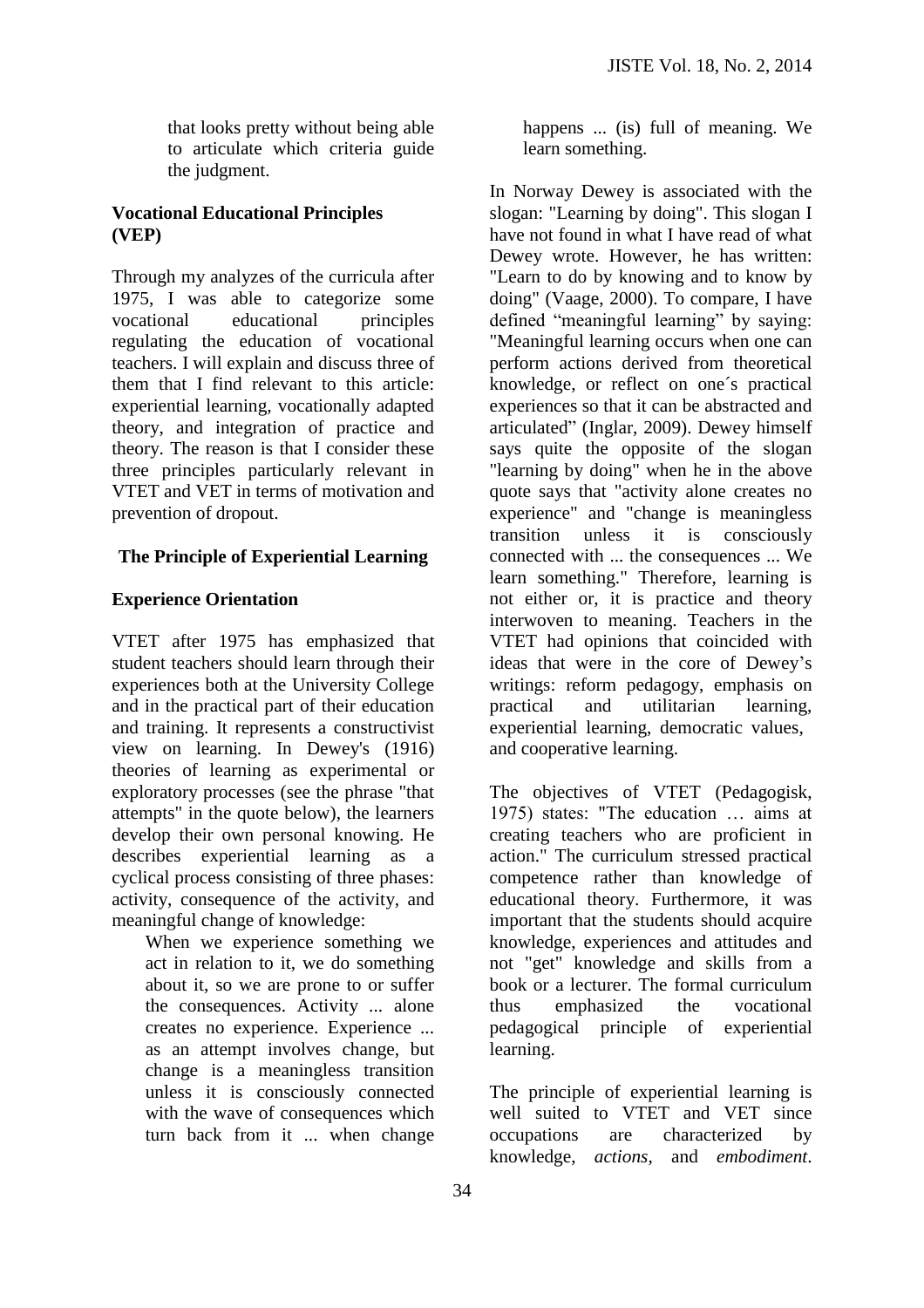Knowledge alone is not enough. To show ability, the knowledge must result in actions. Some students in VTET need action and physicality, like sensing, feeling, and touching to turn the volatile and short-term experiences into lasting learning. When the students in VET do not experience such intertwining of theory and practice, it may lead to lack of motivation and they dropout or begin at another study program.

# **Tasks Orientation**

VTET resembles the master-apprentice tradition in that it is experience-oriented and task-oriented. The customer's needs defined the task to be done. In the plans for the VTET it has been, and it still is important to let the content of the education be based on the tasks a teacher encounters in his or her professional practice. Drevvatne (1976) stated the following about the experimental activities that started in 1972:

The aim was to facilitate learning situations that were based on professional teacher's various tasks. The essence of teaching was, first, observe in the classroom in order to identify and clarify major issues related to vocational teacher's functions and roles. In our opinion this could best be done through observations and experiences ... Then we would, through discussions, group work and literature studies try to elucidate, analyze, discuss and possibly resolve the issues that were raised. The literature study was thus selected by means of the experiences students had in the past and the new experiences they received through among others, work and training tasks.

In my opinion, Drevvatne describes a process of abstraction from the experiences to reflections. This inductive

process of abstraction coincides with the reflection work Føli (2012) conducted with her students in VET. Her students wrote blogs about their professional knowledge. The blogs were electronic. They also put in pictures of what they worked with. She found that students were able to reflect on their professional knowledge through blog writing and that they considered others' blog entries as a source of knowledge. In particular, they appreciated the teacher's comments. Through writing the blogs, the vocational students reflected on experiences and considered entries from others as theory. As Dewey might have said: making meaning of my activities and their consequences and comparing with the meanings of others.

## **The Principle of Vocationally Adapted Theory**

The statement above about experiential learning shows that the VTET since 1975 has been vocationally adapted. It has reduced the importance of the educational theory as a *structuring element* in the education. Before, they had theoretical topics like development psychology, learning psychology, sociology, and teaching techniques. From 1975 the structure was given by the tasks or the cases to be analyzed, discussed, and handled. It is important to note that the curricula do not say that one should avoid educational theory. One should reduce the theoretical dissemination and let the professional functions structure the selection of current and relevant educational theory. I will therefore argue that the education and training, was and is *task oriented and vocationally adapted.*

One may ask whether the VTET thus emphasizes fragmentary and situated "practical advices and tips". Strøm (1994) has investigated possible effects of differences in the cultural background of teacher educators and student teachers. He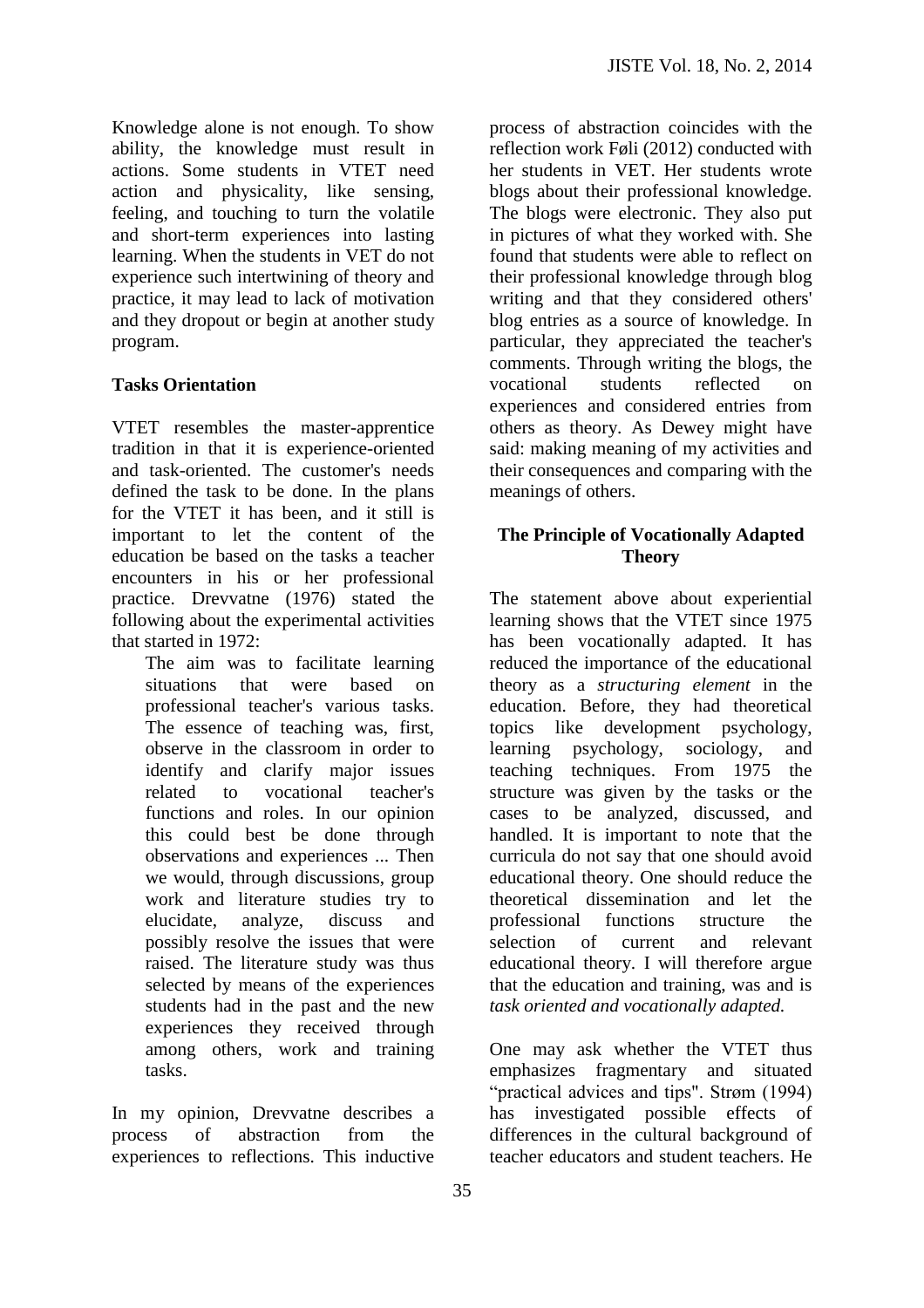found that this is not so. He concludes: "[VTET´s] reputation among students is not related to the amount of "tips and tricks", but more to the extent that [VTET] manages to maintain their strengths and challenge them as *teachers and people*."

The principles of experiential learning and vocational adaptation are also of great importance to VET. In a reform called "Reform 1994", 150 basic vocational courses were merged to 13, which meant a broader orientation of vocational training. Broader orientation meant that students should become familiar with several, similar vocations. The idea was that, for example, a pupil studying carpentry might also need to learn about bricklaying and plumbing. A drawback was that some students experienced other vocations to be of little relevance for their primary career choice. They lost the motivation to fulfil a VET. Such broader orientation may provide a broader proficiency platform, but it may also become an ejection mechanism.

One result of this reform is that vocational teachers do not feel qualified to teach several vocations were they have little or no experience, and that the schools sometimes cannot offer qualified education and training by experienced teachers in the vocation each student wants. Dahlback and Haaland (2014) organized the VET in several schools so that the students could move from one school to another where there were qualified teachers. Their research showed that occupational adaptation is important in creating motivation for learning of the theoretical matter. Interest in learning increases when students can see the transfer value of what they are going to do as practitioners.

Borander and Loftås (2012) developed a teaching plan for the VET in "service and transport" consisting of assignments that

the pupils should carry out, for example practical exercises where students had to justify their proposals and it was not sufficient just to read a book. They found, through their research, that the students perceived the assigments as engaging and practical.

# **The Principle of Integration of Practice and Theory: Holistic Proficiency Development**

# **Two Learning Contexts**

In the curricula for the general teacher education in Norway, it has been customary to distinguish between pedagogical theory and practice, as students experience respectively in the university college and in the practice arena. To denote the part of VET in the university college as theory arena, stigmatizes the two contexts in which education takes place and gives the impression that one is a theoretical arena while the other is a practical arena. The concepts "practice" and "theory" were not mentioned at all in the earliest curricula of VTET. They had a holistic perspective, as mentioned earlier. It is important that, in both arenas, the students in VTET are challenged to convert theoretical consideration into actions and to systematize experiences into reflections.

The same applies of course also for VET. Often theory lessons are held in old, large school buildings while the workshops, in Norway, are small "temporary" barracks that are often poorly equipped and maintained. It would be better if the "theoretical arena" were located in or adjacent to the workshop.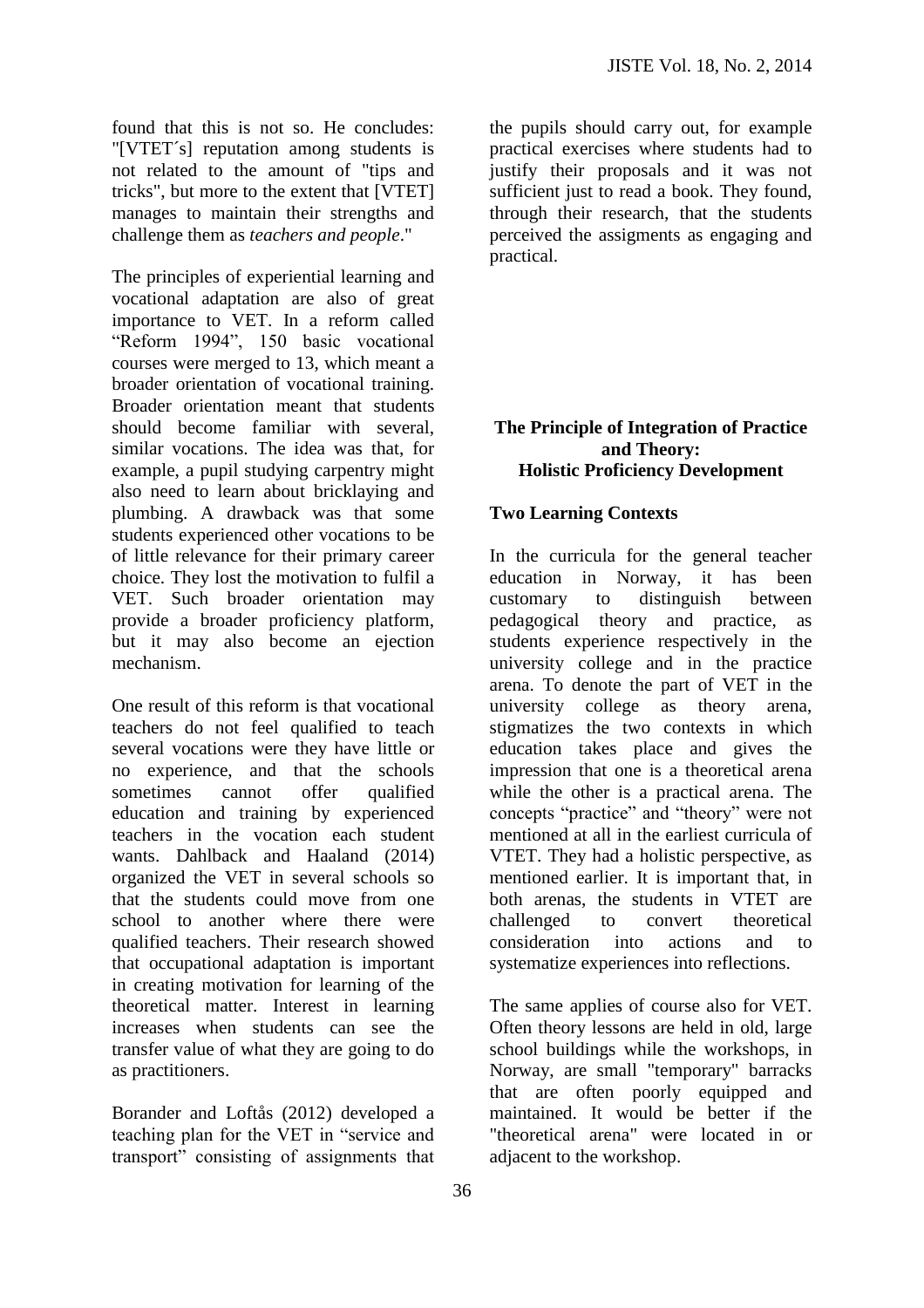## **Narratives and Professional Language**

When I asked the informants in my empirical survey to evaluate their teacher education, group discussions scored highest. They said they learned a lot from hearing what other teachers did in their vocational work, what worked well, and what did not. They told narratives, stories that were chronological, detailed, and on specific events and materials. Narratives are packages of specific theoretical and practical forms of proficiency. They are a combination of practice and theory. Sharing fragmented and situated experiences (Lave & Wenger, 1991) promotes reflection.

Through an analysis of the representational systems used by the informants, I found about 10 auditory expressions (I can hear what you are saying, to hear about their experiences), 20 visual (get insight, find new perspectives), and 40 kinesthetic/ action (get rid of something, reach the goal). This indicates that vocational teachers often use narratives that contain knowledge about specific experiences and that they use words of action, "logic of action".

All professions have a professional language, which may not be understood by the unskilled. In vocational education and training and in professional performance, the students and the professionals use a narrative language consisting of occupation-specific concepts and common words that bind it together. Vocational teachers have three such languages. A basic vocational used with other professionals and vocational students; another is the vocational teacher language used with colleagues with the same professional background, and the third with colleagues from other disciplines. The first contains many occupational terms, the next professional educational,

and last general pedagogical without many vocational terms. The first communication forms are more precise than the general, reducing misunderstandings.

## **Situated Learning and Transfer**

In a situated view on learning, the importance of the *practice arena* is justified by the fact that it is the "real" context and that the practice mentor has vocational expertise (Lave & Wenger, 1991). The mentors are experienced vocational teachers who work as counselors for the student teachers when they are practicing as teachers as part of their education. They are "the extended arms" of the VTET. The students actually see the importance of practice even though some mentors might not be particularly good (Fagdidaktikkutvalget ved universitetet i Tromsø, 1985). This evaluation is expected. It confirms the importance of the situated perspective on learning and the importance of not only learning "*about*" but also learning "*by*". One learns through experiences in the real school context.

If there is a gap between the teacher education and the start of the career as a teacher, the students may experience a "practice shock". Vocational teachers do not experience any practice shock (Hiim & Hippe, 1991; Inglar 1996b). They are well prepared for the everyday work as teachers. They do not perceive the transfer from student teacher to teacher as an unexpected situation. Part of the reason may be the use of the vocational educational principles in the VTET, but also the fact that vocational teachers have often already worked in the school for a few years before they begin their VTET. A reason for this positive assessment is thus the principles of experiential learning and vocational adaptation.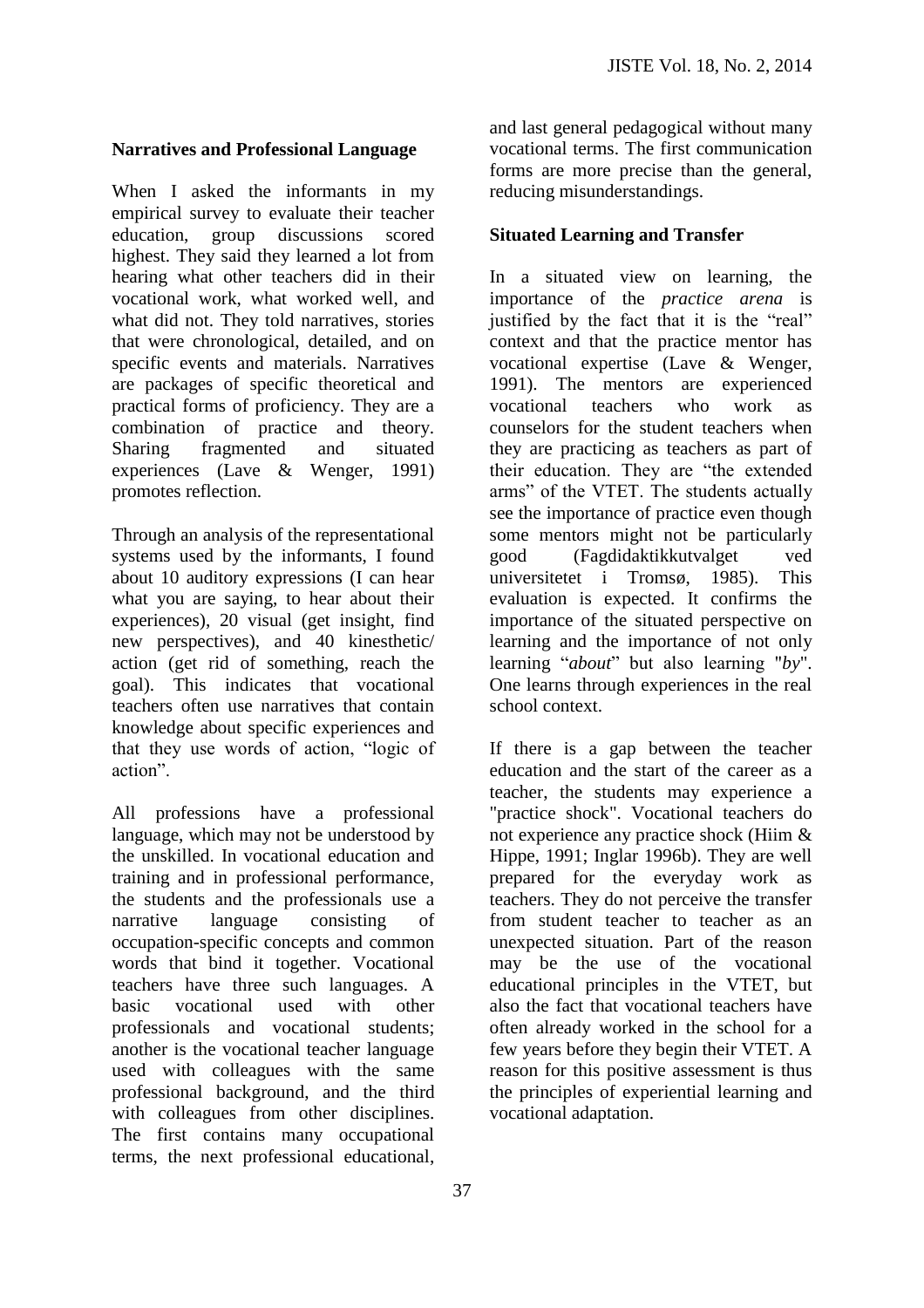It is also important that the practice mentors (experienced teachers counselling the student teachers) have an education in counseling at the university college, they have learned and they use the same pedagogical concepts and models as the students. Then the student teachers develop their practice-theory through the experience that learning tasks at the university college and in the school are interlocked.

## **Practitioner or Theorist?**

The informants in the empirical part of my doctoral research believed their students were more practitioners than theorists (Inglar, 2009). They also said that both the students and they themselves learned well by non-verbal learning methods, using practical proficiency forms. One of the informants puts it this way:

> *The pupils learn well when they are handling tools and machines; they prefer that I show them instead of telling them, and when they can feel it. I believe that many of those who choose vocational courses are practitioners rather than theorists. It happens that pupils are very good in practical subjects and that they think it is fun to work in the kitchen. They have trouble with both reading and writing, they have literacy difficulties, are restless and, therefore, lose concentration.*

It will be motivating for students in VET that theory and practice are intertwined, and that theory and the learning situation are adapted to the practical work situation. It will be motivating and might prevent exclusion or change to another study program. Since all the vocational teachers have been students in VET, they also are practitioners.

#### **Conclusions**

The curriculum analysis showed that the educational foundation of the VTET has been and still is based on experiential learning. The VTET should not be a theoretical, university study in miniature, with dissemination of theory and divided into separate disciplines. It should be based on experiential learning with focus on a teacher's functions, the practical problems he may encounter in his work.

The student teachers ought to acquire experiences, and through own reflections and discussions with others, abstract the experiences into meaningful knowing. In this learning process, the student teachers shall work with the literature related to the current problems one might encounter in a vocational teacher's workday. This means that the literature studied should concern these problems, and thereby be adapted to the practical challenges.

I have accounted for three of the vocational educational principles: experiential learning, vocational adaptation of theory, and integration of practice and theory. These principles, I believe, are particularly important in VTET and VET, and data from my research (Inglar, 2009) support this when the informants in the empirical part of the research believe their pupils are more practitioners than they are theorists. They said that many vocational students preferred demonstration to verbal explanations.

I therefore suggest a stronger emphasis on the vocational pedagogical principles. This will enhance students' intrinsic motivation and reduce ejection from the vocational education and training. Another important challenge to be dealt with is the situation that not all students may learn the profession they want from a teacher who is competent in that vocation.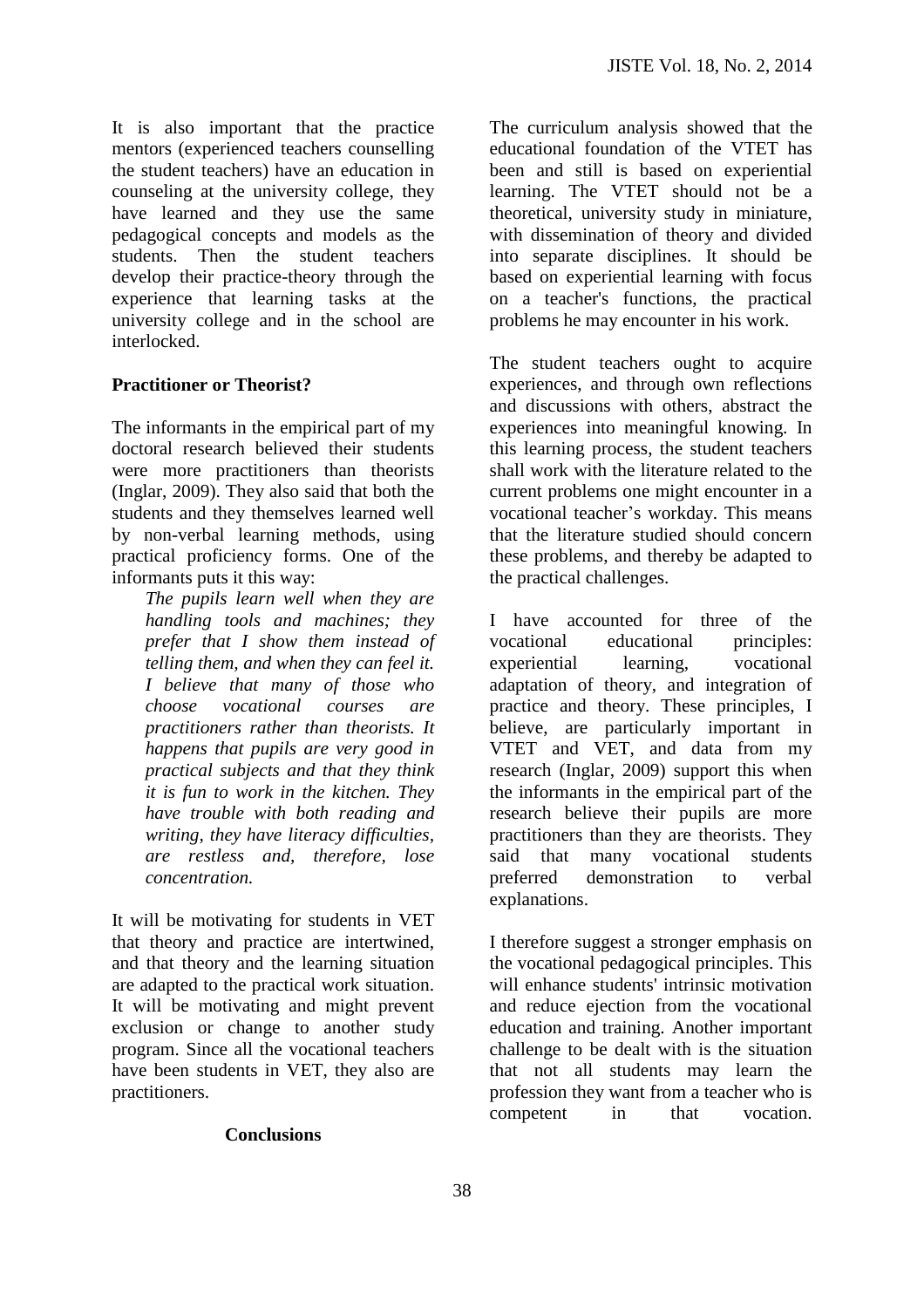#### **References**

- Borander, I. F., & R. B. Loftås (2012). *Utvikling og testing av undervisningsopplegg i programfag på utdanningsprogrammet Service og samferdsel.* Eksamensbesvarelse. Lillestrøm: Høgskolen i Oslo og Akershus. (Unpublished).
- Callewaert, S. (1999). Towards a general theory of professional knowledge and action*. Nordisk Pedagogik Journal of Nordic Educational Research, 19*(4), 209–222.
- Dewey, J. (1916). Erfaring og tenkning. In E. L. Dale (Ed.) (2001): *Om utdanning. Klassiske tekster.* Oslo: Gyldendal Norsk Forlag AS.
- Dahlback, J., & Haaland, G. (2014). *Yrkesorientering eller relevant fag- og yrkesopplæring?* Høgskolen i Oslo og Akershus (HiOA). Unpublished
- Drevvatne, P. R. (1976). Læring i yrkeslærerutdanningen. *Norsk pedagogisk, 2*(60).
- Einarsen, E. (1947). *Yrkeslærerskolen og kravene til yrkeslærernes utdanning*. Foredrag ved instruktørkurs august 1947. Oslo: Yrkesopplæringsrådet for håndverk og industri.
- Fagdidaktikkutvalget ved Universitetet i Tromsø (1985). *Lærerutdanning ved universitetene*. *En pedagogisk vurdering av forsøket med fagdidaktikk i fagene ved Universitetet i Tromsø i perioden 1983-85.* Tromsø.
- Føli, G. (2012). *Hvordan kan blogg som dokumentasjon - og læringsverktøy gi elevene inspirasjon til å reflektere over sin yrkeskunnskap og handlingskompetanse i faget PTF?* Eksamensbesvarelse. Lillestrøm: Høgskolen i Oslo og Akershus. (Unpublished).
- Goodlad, J. I. (1979). *Curriculum inquiry. The study of curriculum practice*. New York: McGraw-Hill Book Company.
- Hiim, H., & Hippe, E. (1991). *Didaktikk som praksis og teori. Vurdering av en didaktisk strategi for yrkeslærerutdanning.* SYH, publikasjon nr. 18C.
- Hiim, H. (2013). *Praksisbasert yrkesutdanning. Hvordan utvikle relevant yrkesutdanning for elver og arbeidsliv?* Oslo: Gyldendal akademisk.
- Hovdenak, S. S. (2005). Education reforms and the construction of identities at a macro and micro level. *Nordisk Pedagogik*, 25, 314-328. Oslo: ISSN 0901-8050.
- Inglar, T. (1996a). Yrkesfaglærerutdanningen i Norge 1947 1994. *Yrkespedagogiske dokumenter og rapporter, YDR 24.* Høgskolen i Akershus.
- Inglar, T. (1996b). Hva kan forskning fortelle om lærerutdanning? HiAk, *Yrkespedagogiske dokumenter og rapporter,* YDR 22.
- Inglar, T. (2009). *Erfaringslæring og yrkesfaglærere. En kvalitativ studie*. Doktorgradsavhandling. Lillestrøm: Høgskolen i Akershus.
- Inglar, T. (2011). Læreplanforskning og dokumentanalyse. In T. Berg & P. H. Bødtker Walstad (Eds.), *Om å tolke og forstå tekster*. HiOA Tema og utgivelser, Tema 2011 no. 1. Lillestrøm: Høgskolen i Oslo og Akershus.